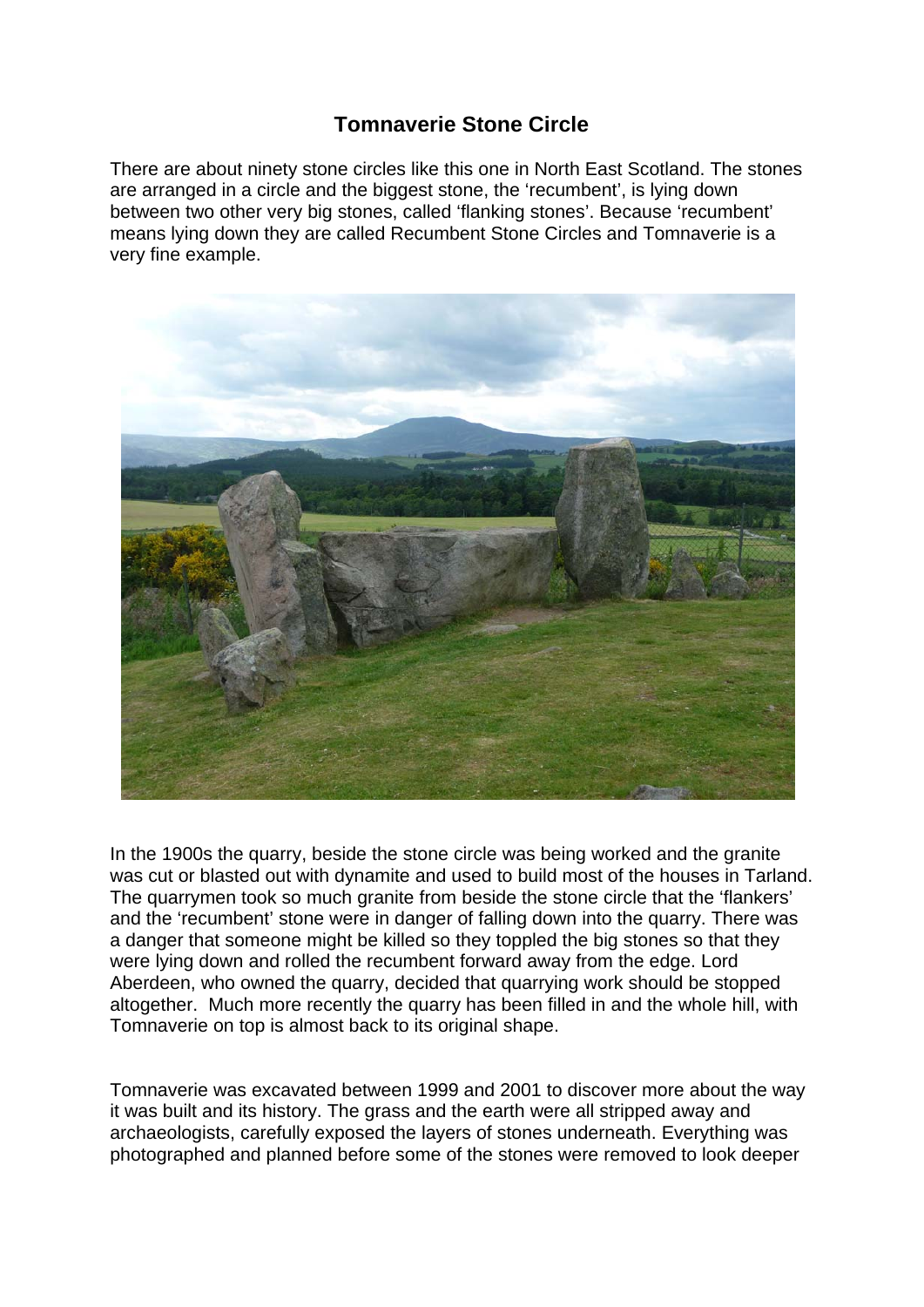into the earth for more information about what had happened at Tomnaverie in the past.

They found the place where a missing stone had once been and were able to prove



that a big stone found in the quarry had once stood in that very place. The stone was eventually put back there. At the end of the excavation the stones and the turf were replaced and the flankers and the recumbent stones were put back in their original positions, by people working for historic Scotland. Historic Scotland look after Tomnaverie today.

Charcoal was found that has been carbon dated and proves that the Tomnaverie site was first used around 2,500BC (more than 4000years ago) as really good place for a beacon to be lit so that people nearby could see it. It was used for gatherings and ceremonies. Cremated bone was also found and that tells us that cremations had also taken place there thousands of years ago.

## **Below some of the finds are listed:**

Burnt bone – radio carbon dating 1000BC (more than 3000years ago) Beaker pottery of about the same period Later Bronze Age pottery Early Bronze Age pottery Flint – blade, retouched blade and other unworked flint Quartz worked and unworked Natural Chrystal **Charcoal** It is still a very good place for a celebration. There was a bonfire lit at Tomnaverie to

celebrate the coronation of our Queen's father, King George the sixth and I know some people who went up there to have a birthday party just a short time ago. It 's a great place to visit with a fabulous view all around The Howe of Cromar.

On the next page is a plan of Tomnaverie, see if you can identify all the stones when you are there.